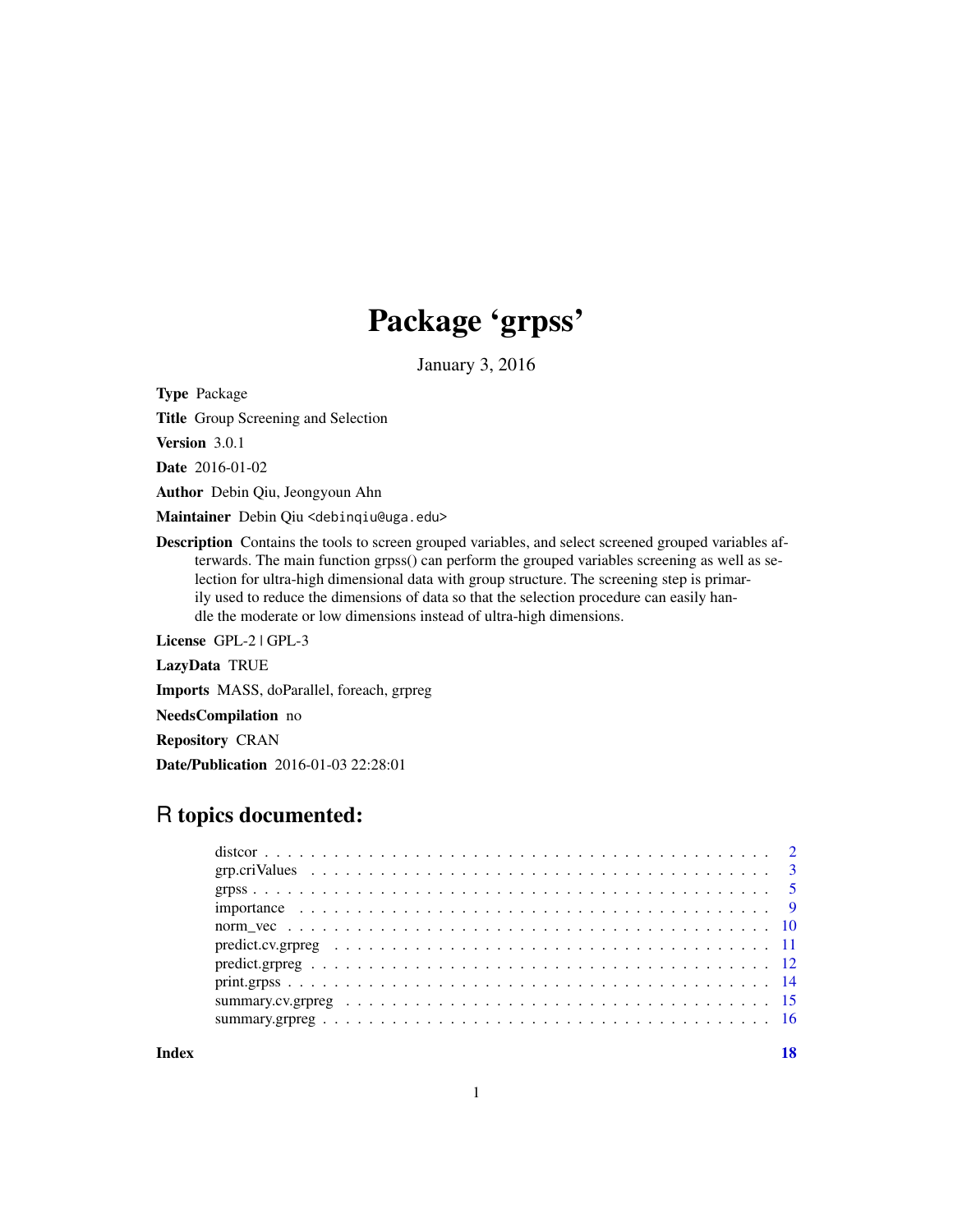<span id="page-1-0"></span>

Computes the distance correlation between two random variables.

#### Usage

distcor(X, y)

#### Arguments

| A numeric vector or matrix. |
|-----------------------------|
| A numeric vector or matrix. |

#### Details

Distance correlation measures the statistical dependence between two random variables or two random vectors. The important property is that the distance correlation is zero if and only if two random variables are independent. The details of computing the distance correlation can be seen in Szekely, Rizzo and Bakirov (2007) or [https://en.wikipedia.org/wiki/Distance\\_correlation](https://en.wikipedia.org/wiki/Distance_correlation). This function is the same as dcor in energy package.

#### Value

A sample distance correlation.

#### Author(s)

Debin Qiu, Jeongyoun Ahn

#### References

Szekely, G.J., Rizzo, M.L., and Bakirov, N.K. (2007), Measuring and Testing Dependence by Correlation of Distances, *Annals of Statistics*, Vol. 35 No. 6, pp. 2769-2794.

```
X \leftarrow matrix(rnorm(200), ncol = 2)y \leftarrow X%*%matrix(c(1.5,4),ncol = 1) + rnorm(100) # univariate y
distcor(X,y)
X <- iris[1:50, 1:4]
Y <- iris[51:100, 1:4] # multiple response y
distcor(X,Y)
```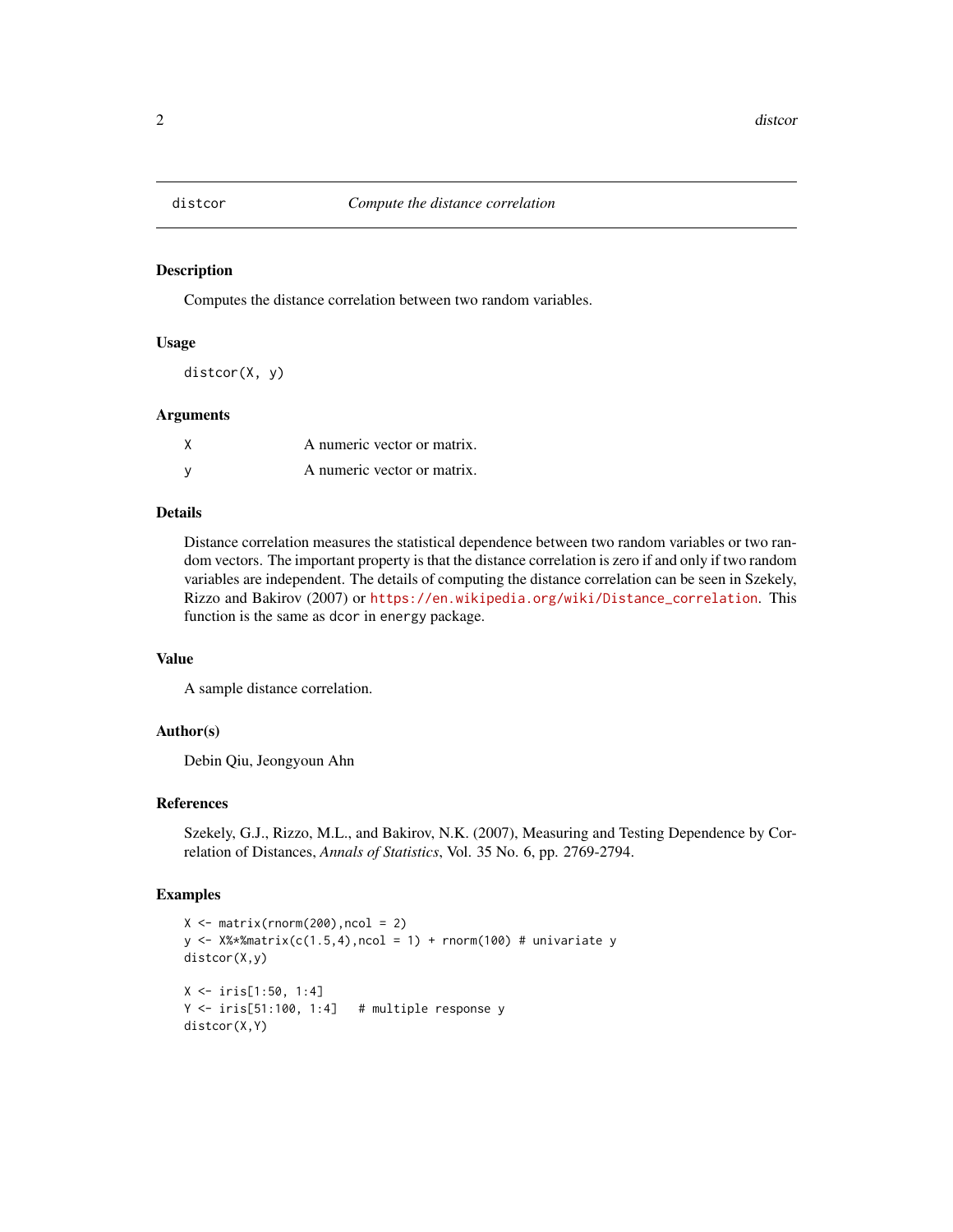<span id="page-2-1"></span><span id="page-2-0"></span>

Computes the screening criterion values for each group.

#### Usage

```
grp.criValues(X, y, group, criterion = c("gSIS", "gHOLP", "gAR2", "gDC"),
  family = c("gaussian", "binomial", "poisson"), scale = c("standardize",
  "normalize", "none"), norm = c("L1", "L2", "Linf"))
```
#### Arguments

| X         | A matrix of grouped predictors.                                                                                |  |
|-----------|----------------------------------------------------------------------------------------------------------------|--|
| У         | A numeric vector of response.                                                                                  |  |
| group     | A vector of group indices for each predictor. Numeric and consecutive group<br>indices are recommended.        |  |
| criterion | The group screening criterion. The default is gSIS.                                                            |  |
| family    | A description of the error distribution and link function to be used in the model.<br>The default is gaussian. |  |
| scale     | The type of scaling of the predictors. The default is "standardize".                                           |  |
| norm      | The type of norm for "gSIS" or "gHOLP" screening criterion. See norm_vec for<br>details. The default is L1.    |  |

#### Details

In the group screening procedure, we first have to calculate the values which measure the strength of relationship between entire predictors of each group and response. These values can be used to screen out the important grouped variables (equivalently, remove the unimportant grouped variables) so that we can reduce the dimension of data from high or ultra-high to moderate or even small one.

In greater details, let  $X = (x_{11}, x_{12}, ..., x_{1p_1}, ..., x_{j1}, x_{j2}, ..., x_{jp_j}, ..., x_{J1}, x_{J2}, ..., x_{Jp_J})$  be the grouped predictors, where  $J$  is the number of groups and  $p_j$  is the number of predictors in the j-th group.

For the case in which family  $=$  "gaussian", four approaches are applied to calculate such criterion values.

The first criterion is "gSIS" that is the grouped version of sure independence screening [SIS, Fan and Lv (2008)] and defined as

 $\hat{w} = X^T y = (w_{11}, w_{12}, ..., w_{1p_1}, ..., w_{j1}, w_{j2}, ..., w_{jp_j}, ..., w_{J1}, w_{J2}, ..., w_{Jp_J}).$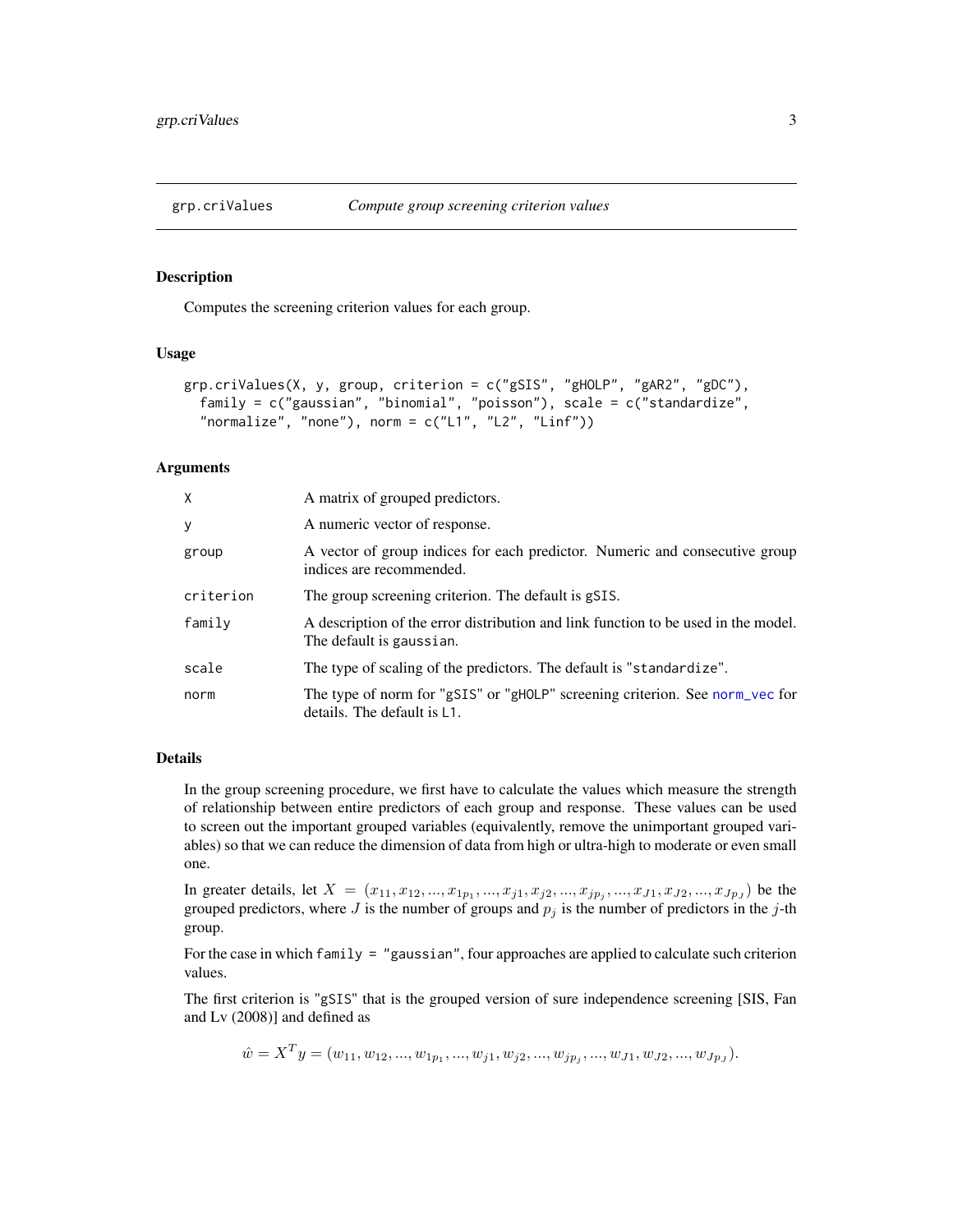<span id="page-3-0"></span>Then we take the norm of the vector  $(w_{j1}, w_{j2}, ..., w_{jp_j})$  from the j-th group divided by its size  $p_j$ , defined as  $W_i$  and thus we obtain the criterion values for the whole groups defined as

$$
\hat{W} = (W_1, ..., W_J).
$$

The details of norm type can be seen in [norm\\_vec](#page-9-1).

The second criterion is "gHOLP" that is a grouped version of High-dimensional Ordinary Leastsquares Projector [HOLP, Wang and Leng (2015)] and defined as

$$
\hat{\beta} = X^T (XX^T)^{-1} y = (\beta_{11}, \beta_{12}, ..., \beta_{1p_1}, ..., \beta_{j1}, \beta_{j2}, ..., \beta_{jp_j}, ..., \beta_{J1}, \beta_{J2}, ..., \beta_{Jp_J})
$$

and then we proceed the same way as "gSIS" to incorporate the group structure.

The third criterion is "gAR2" which is called groupwise adjusted r.squared. The basic idea is that we fit a linear model for each group separately and compute the adjusted r.squared that measures the correlation between each group and response. Note that in order to calculate the adjusted r.squared, the maximum group size  $\max(p_i)$ ,  $j = 1, ..., J$  should not be larger than sample size n.

The last criterion is "gDC" which is called grouped distance correlation. The distance correlation [Szekely, Rizzo and Bakirov (2007)] measures the dependence between two random variables or two random vectors. Thus, similar to the idea of "gAR2", we compute the distance correlation between each group and response. It is worthwhile pointing out that distance correlation can not only measure the linear relationship, but also nonlinear relationship. However, it may take longer time in computation due to the three steps of calculating distance correlation. The distance correlation has been applied to screen the individual variables as in Li, Zhong and Zhu (2012).

For the case in which family = "binomial" and family = "poisson", a different screening criterion is used for computing the relationship between response and predictors in each group. To measure the strength of relationship between predictors and response, the Akaike's Information Criterion (AIC) is utilized and defined as

$$
AIC = -2 * LogLikelihood + 2 * npar,
$$

where  $LogLikelihood$  is the log-likelihood for a fitted generalized linear model, and npar is the number of parameters in the fitted model. In this case,  $npar$  is the number of variables within each group, i.e.,  $npar = p_j$ ,  $j = 1, ..., J$ .

Note that the individual "SIS", "HOLP" can be regarded as a special case of "gSIS", and "gHOLP" when each group has only one predictor.

#### Value

A numeric matrix with two columns: the first column is the group index, and the second column is the grouped screening criterion values corresponding to the first column.

#### Author(s)

Debin Qiu, Jeongyoun Ahn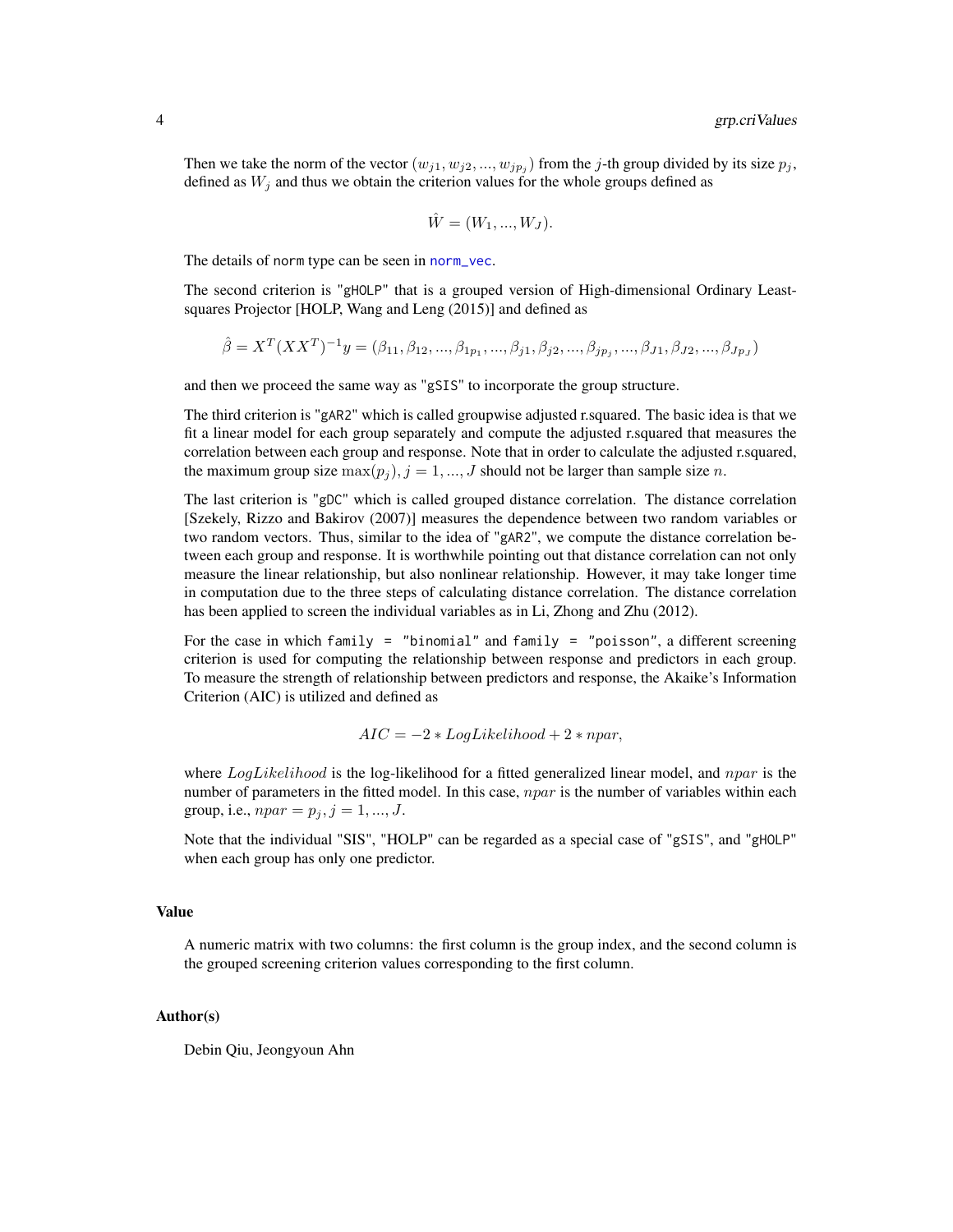#### <span id="page-4-0"></span>grpss 5

#### References

Fan, J. and Lv, J. (2008). Sure independence screening for ultrahigh dimensional feature space (with discussion). *Journal of the Royal Statistical Society B*, 70, 849-911.

Li, R., Zhong,W., and Zhu, L. (2012). Feature screening via distance correlation learning. *Journal of American Statistical Association*, 107, 1129-1139.

Szekely, G.J., Rizzo, M.L., and Bakirov, N.K. (2007), Measuring and Testing Dependence by Correlation of Distances, *Annals of Statistics*, Vol. 35 No. 6, pp. 2769-2794.

Wang, X. and Leng, C. (2015). High-dimensional Ordinary Least-squares Projector for screening variables.*Journal of the Royal Statistical Society: Series B*. To appear.

#### See Also

[grpss](#page-4-1)

#### Examples

```
library(MASS)
n <- 30 # sample size
p \le -3 # number of predictors in each group
J <- 50 # number of groups
group \leq rep(1:J,each = 3) # group indices
Sigma \leq diag(p*J) # covariance matrix
X \leq -\text{mvrnorm}(n, \text{seq}(0, 5, \text{length.out} = p \star J), \text{Sigma})beta \le runif(12,-2,5) # coefficients
y \leq X%*%matrix(c(beta,rep(0,p*J-12)),ncol = 1) + rnorm(n)
grp.criValues(X,y,group) # gSIS
grp.criValues(X,y,group,"gHOLP") # gHOLP
grp.criValues(X,y,group,"gAR2") # gAR2
grp.criValues(X,y,group,"gDC") # gDC
```
<span id="page-4-1"></span>grpss *Group screening and selection*

#### **Description**

Performs the grouped variable screening and selection.

#### Usage

```
grpss(...)
## Default S3 method:
grpss(X, y, group, threshold = NULL,scale = c("standardize", "normalize", "none"), criterion = c("gSIS",
  "gHOLP", "gAR2", "gDC"), family = c("gaussian", "binomial", "poisson"),
  select = FALSE, penalty = c("grSCAD", "grLasso", "grMCP", "gel", "cMCP"),
```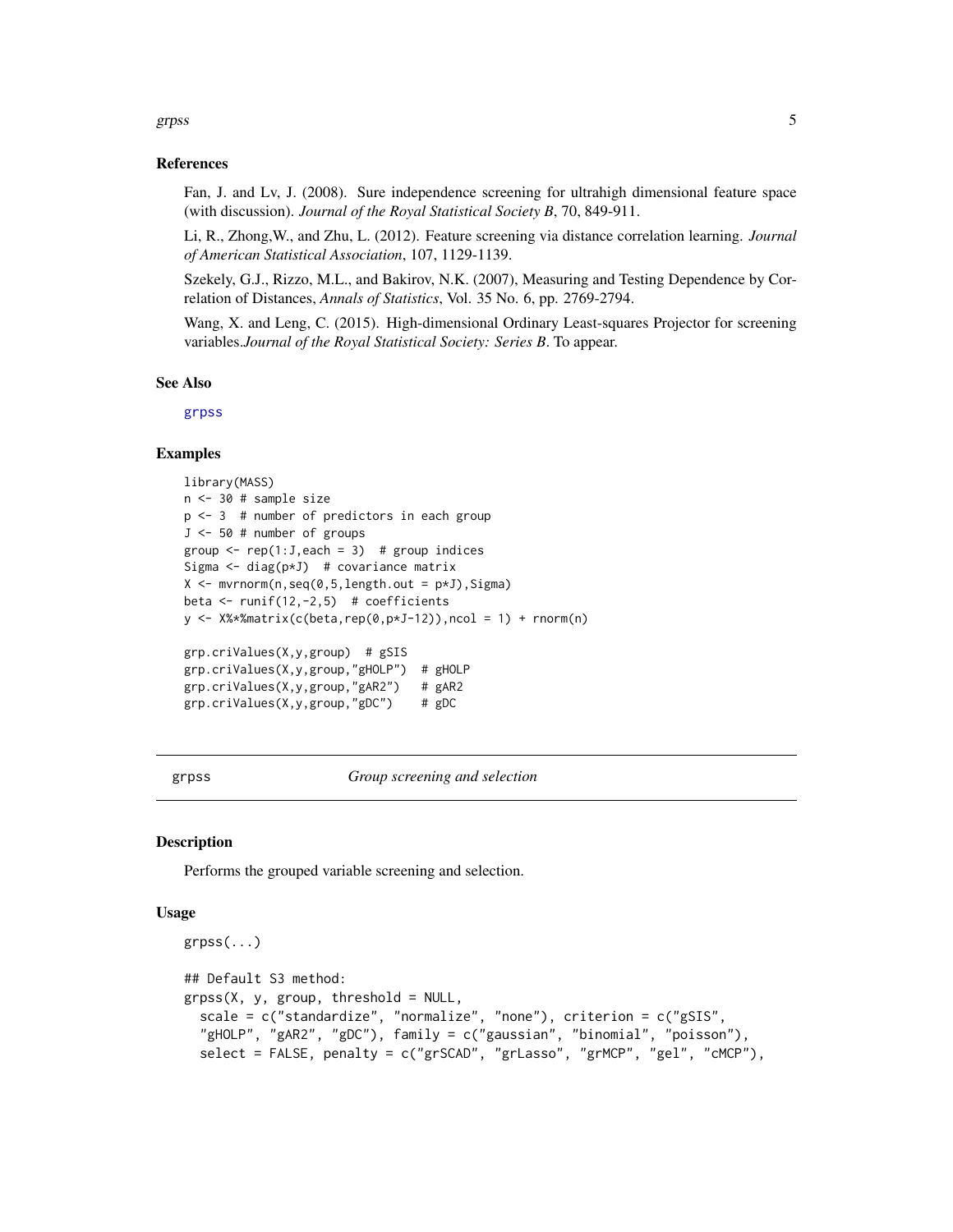```
6 grpss and the set of the set of the set of the set of the set of the set of the set of the set of the set of the set of the set of the set of the set of the set of the set of the set of the set of the set of the set of t
```

```
cross.validation = FALSE, norm = c("L1", "L2", "Linf"), q = 1,perm.seed = 1, nfolds = 10, cv.seed = NULL, parallel = FALSE,
cl = NULL, cores = NULL, ...)
```

```
## S3 method for class 'formula'
grpss(formula, data, group, ...)
```
#### Arguments

| $\cdots$         | Optional arguments passed to grpreg.                                                                                                                                                                                     |
|------------------|--------------------------------------------------------------------------------------------------------------------------------------------------------------------------------------------------------------------------|
| χ                | A matrix of grouped predictors.                                                                                                                                                                                          |
| у                | A numeric vector of response.                                                                                                                                                                                            |
| group            | A vector of describing the grouping of the predictors. Numeric and consectutive<br>group indices are recommended.                                                                                                        |
| threshold        | A threshold meaning how many groups are screened out. The default is NULL.<br>See details.                                                                                                                               |
| scale            | The type of scaling of the predictors. The default is "standardize".                                                                                                                                                     |
| criterion        | The screening criterion. The default is "gSIS".                                                                                                                                                                          |
| family           | A description of the error distribution and link function to be used in the model.<br>The default is "gaussian".                                                                                                         |
| select           | A logical value indicating whether to perform the grouped variable selection.<br>The default is FALSE.                                                                                                                   |
| penalty          | The penalty to be applied to the screened model. The default is "grSCAD". Only<br>valid when $select = TRUE$ .                                                                                                           |
| cross.validation |                                                                                                                                                                                                                          |
|                  | A logical value indicating whether to perform the k-fold cross-validation when<br>conducting the grouped variable selection. Only valid when select = TRUE.<br>The default is FALSE.                                     |
| norm             | The type of norm applied to criterion = $gSIS$ and criterion = $gHOLP$ . The<br>default is L1 norm.                                                                                                                      |
| q                | A quantile for calculating the data-driven threshold in the permutation-based<br>grouped screening. The default is 1. (i.e., the maximum absolute value of the<br>permuted estimates). See details for more information. |
| perm.seed        | A seed of the random number generator used for the permutation-based screen-<br>ing to obtain the threshold. See details.                                                                                                |
| nfolds           | The number of folds to perform the cross-validation. The default is 10.                                                                                                                                                  |
| cv.seed          | A seed of the random number generator used for the cross-validation.                                                                                                                                                     |
| parallel         | A logical value indicating whether to use the parallel computing. The default is<br>FALSE.                                                                                                                               |
| cl               | A cluster object as returned by makeCluster, or the number of nodes to be cre-<br>ated in the cluster.                                                                                                                   |
| cores            | The number of cores to use for parallel execution. If not specified, the number<br>of core is set to be 3.                                                                                                               |
| formula          | An object of class "formula".                                                                                                                                                                                            |
| data             | An optional data frame.                                                                                                                                                                                                  |

<span id="page-5-0"></span>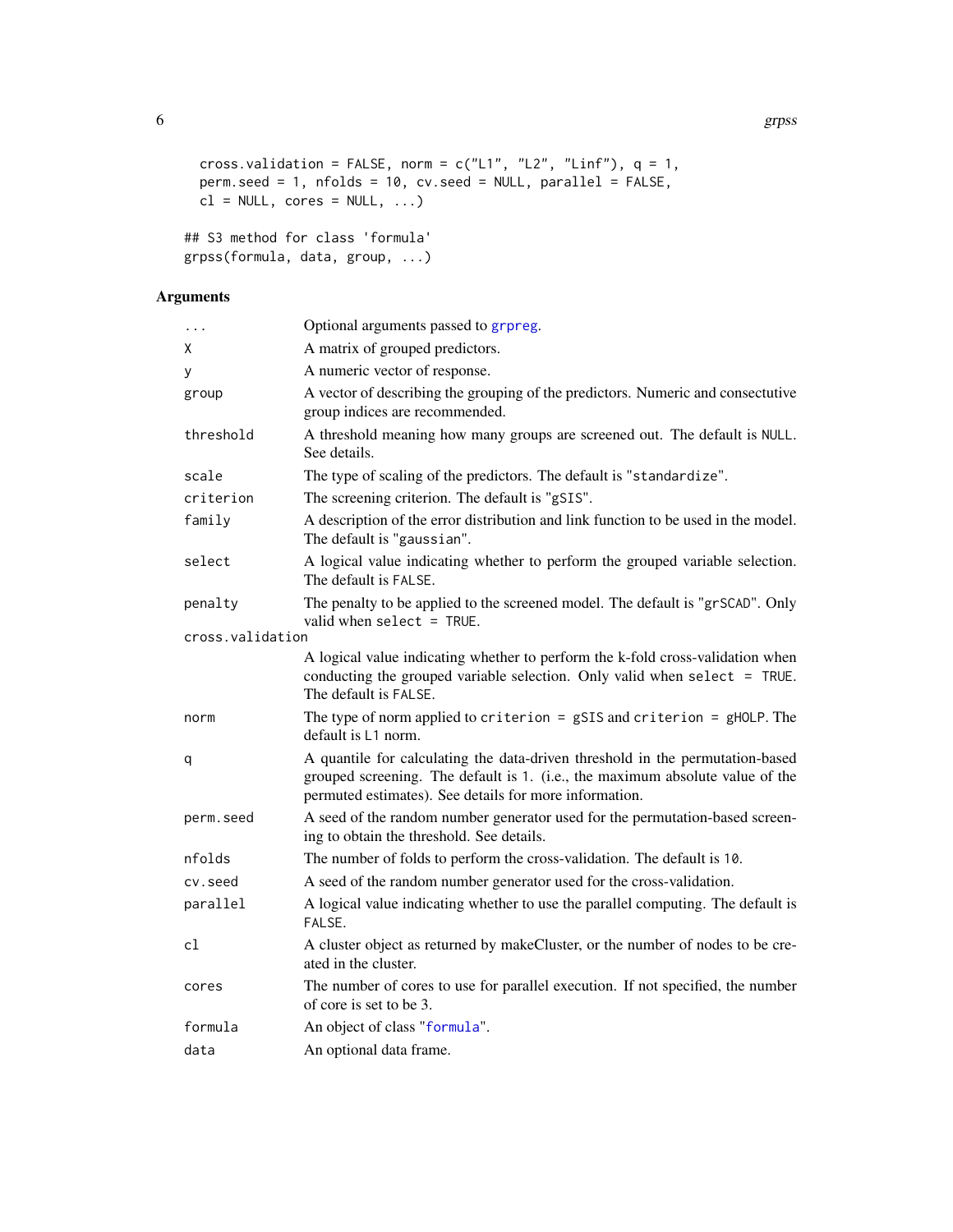#### <span id="page-6-0"></span>grpss and the contract of the contract of the contract of the contract of the contract of the contract of the contract of the contract of the contract of the contract of the contract of the contract of the contract of the

#### Details

The grouped variable selection will have big challenges or even fail in the presence of ultra-high dimension of groups. To solve these issues, we implement a two-stage procedure. At the first stage, a grouped screening procedure is applied to reduce the dimensions of groups from ultra-high to moderate or even small one, then we can use the grouped variable selection for the screened data without facing the big challenges at the second stage. At the first stage, the sure screening property ensures that the screening procedure can retain all important groups with overwhelming probability.

This function is used to accomplish this two-stage procedure. At the first stage, we apply different screening criteria for grouped variables by calculating the grouped screening values that measures the strength of relationship between response and entire predictors of each group. See  $grp.criValues$  for the details of calculating the grouped screening values. For the family = "gaussian" case, we select the groups which have the largest threshold values of screening criterion indices. On the contrary, for the family  $=$  "binomial" or "poisson" case, we keep the groups which have the smallest threshold values of screening criterion values.

If threshold = NULL, we use the random permutation strategy to gain the threshold (threshold), which is called the data-driven threshold. The details can be seen in Fan, Feng and Song (2011). Larger threshold (threshold) will lead to larger probability of containing the true important groups, but may result in more intense computation in grouped variable selection and larger false positive rate.

At the second stage, we use the function [grpreg](#page-0-0) in grpreg package developed by Patrick Breheny to fit the penalized regression model for the grouped variables that are screened out at the first stage. More details of the grouped variable selection can be refered to the details of [grpreg](#page-0-0).

Also, we use the parallel computation in this function by importing the doParallel package to improve the computation efficiency.

#### Value

If select = FALSE, a list with class "grpss" containing the following components:

| call         | The function call.              |
|--------------|---------------------------------|
| у            | The response.                   |
| X            | The screened predictors.        |
| group.screen | The indices of screened groups. |
| threshold    | The threshold.                  |
| criterion    | The screening criterion.        |

If select = TRUE, a list with class "grpreg" or "cv.grpreg" (when cross.validation = TRUE) containing the similar components as in function [grpreg](#page-0-0) or [cv.grpreg](#page-0-0), plus the following three elements:

| call         | Same as above. |
|--------------|----------------|
| group.screen | Same as above. |
| criterion    | Same as above. |

#### **Note**

The missing values are removed before the analysis.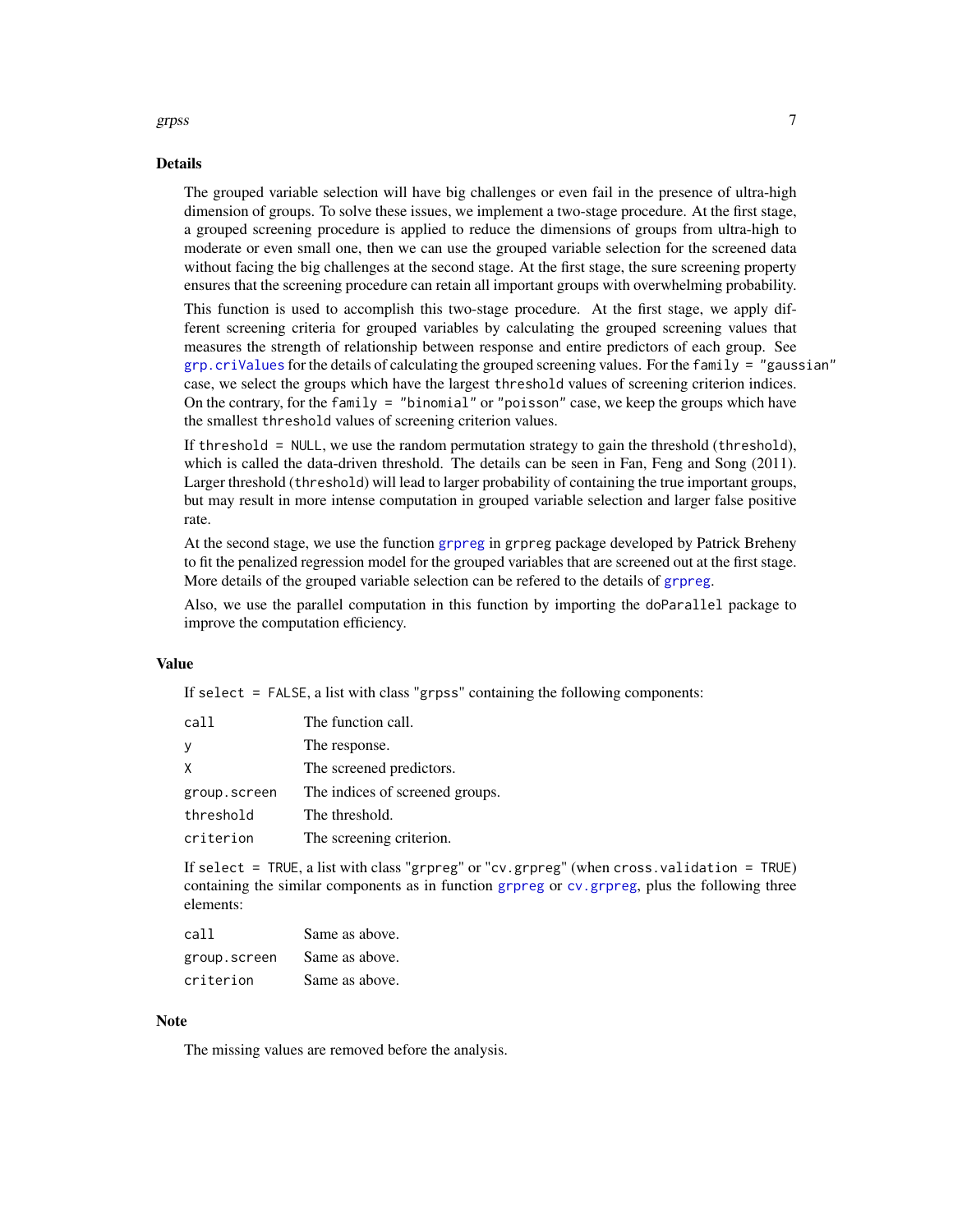<span id="page-7-0"></span>Debin Qiu, Jeongyoun Ahn

#### References

Fan J, Feng Y, Song R (2011). Nonparametric independence screening in sparse ultra-high dimensional additive models. *Journal of the American Statistical Association*. 106:544-557.

#### See Also

[grpreg](#page-0-0), [cv.grpreg](#page-0-0), [grp.criValues](#page-2-1)

```
library(MASS)
set.seed(23)
n <- 30 # sample size
p <- 3 # number of predictors in each group
J \le -50 # group size
group \leq rep(1:J,each = 3) # group indices
##autoregressive correlation
Sigma <- 0.6^abs(matrix(1:(p*J),p*J,p*J) - t(matrix(1:(p*J),p*J,p*J)))
X \leq -m \text{wronom}(n, \text{seq}(0, 5, \text{length.out} = p \star J), \text{Sigma})betaTrue \le- runif(12,-2,5)
mu <- X%*%matrix(c(betaTrue,rep(0,p*J-12)),ncol = 1)
# normal distribution
y \le -mu + rnorm(n)# only conduct screening procedure
(gss@1 \leftarrow grpss(X,y,group)) # gSIS# perform both screening and selection procedures
## use grpss.default with cross-validation
gss11 <- grpss(X,y,group,select = TRUE,cross.validation = TRUE)
summary(gss11)
## without cross-validation
gss12 \leq grys(X,y, threshold = 10, group, select = TRUE, criterion = "gHOLP")summary(gss12)
## binomial distribution
y1 <- rbinom(n,1,1/(1 + exp(-mu)))
(gss21 <- grpss(X,y1,group, criterion = "gAR2")) # use AIC
(gss22 <- grpss(X,y1,group, criterion = "gDC")) # use gDC
## poisson distribution
y2 \leq - \text{rpois}(n, \text{lambda} = \exp(\text{mu}))(gss31 <- grpss(X,y2,group, criterion = "gAR2"))
(gss22 <- grpss(X,y2,group, criterion = "gDC"))
```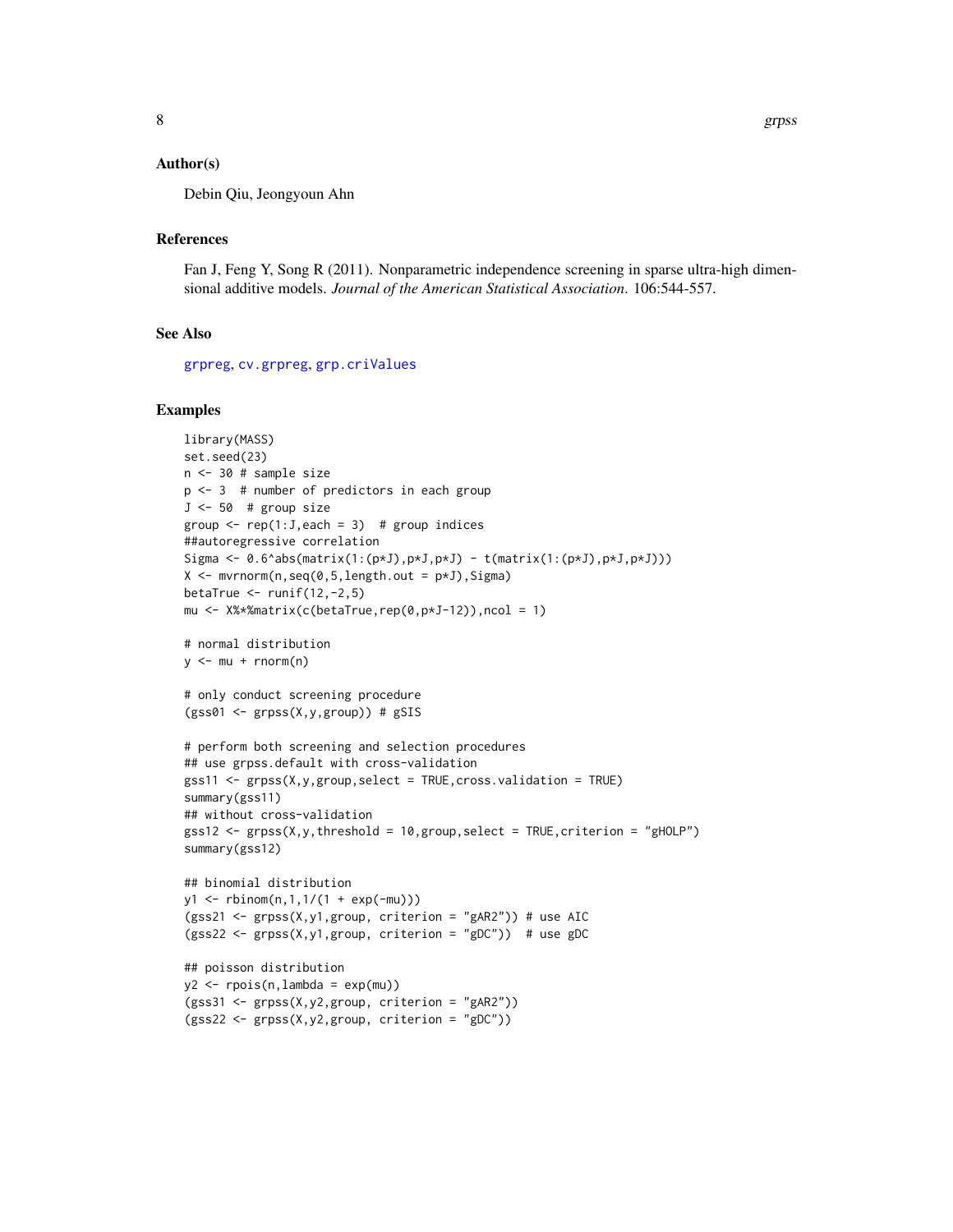<span id="page-8-0"></span>

Arranges and visualizes the importance of groups for the results of [grp.criValues](#page-2-1).

#### Usage

```
importance(grp.values, n = 10, plot = TRUE)
```
#### Arguments

| grp.values | The result from grp. crivalues.                                                   |
|------------|-----------------------------------------------------------------------------------|
|            | Number of important groups to display. The default is the top 10 groups.          |
| plot       | A logical value indicating whether to make a barplot of the importance of groups. |

#### Details

This function arranges the values of screening criterion from the most important to the least important, and then make a barplot to visualize the importance.

#### Value

A matrix containing the first n important group indices and values of screening criterion.

#### Author(s)

Debin Qiu, Jeongyoun Ahn

#### See Also

[grp.criValues](#page-2-1)

```
library(MASS)
n <- 30 # sample size
p <- 3 # number of predictors in each group
J <- 50 # number of groups
group \leq rep(1:J,each = 3) # group indices
Sigma \leq diag(p*J) # covariance matrix
X \leq -m \text{wronom}(n, \text{seq}(0, 5, \text{length.out} = p \star J), \text{Sigma})beta \le runif(12,-2,5) # coefficients
y \leq X%*%matrix(c(beta,rep(0,p*J-12)),ncol = 1) + rnorm(n)
crivalues <- grp.criValues(X,y,group) # gSIS
importance(crivalues, n = 20)
```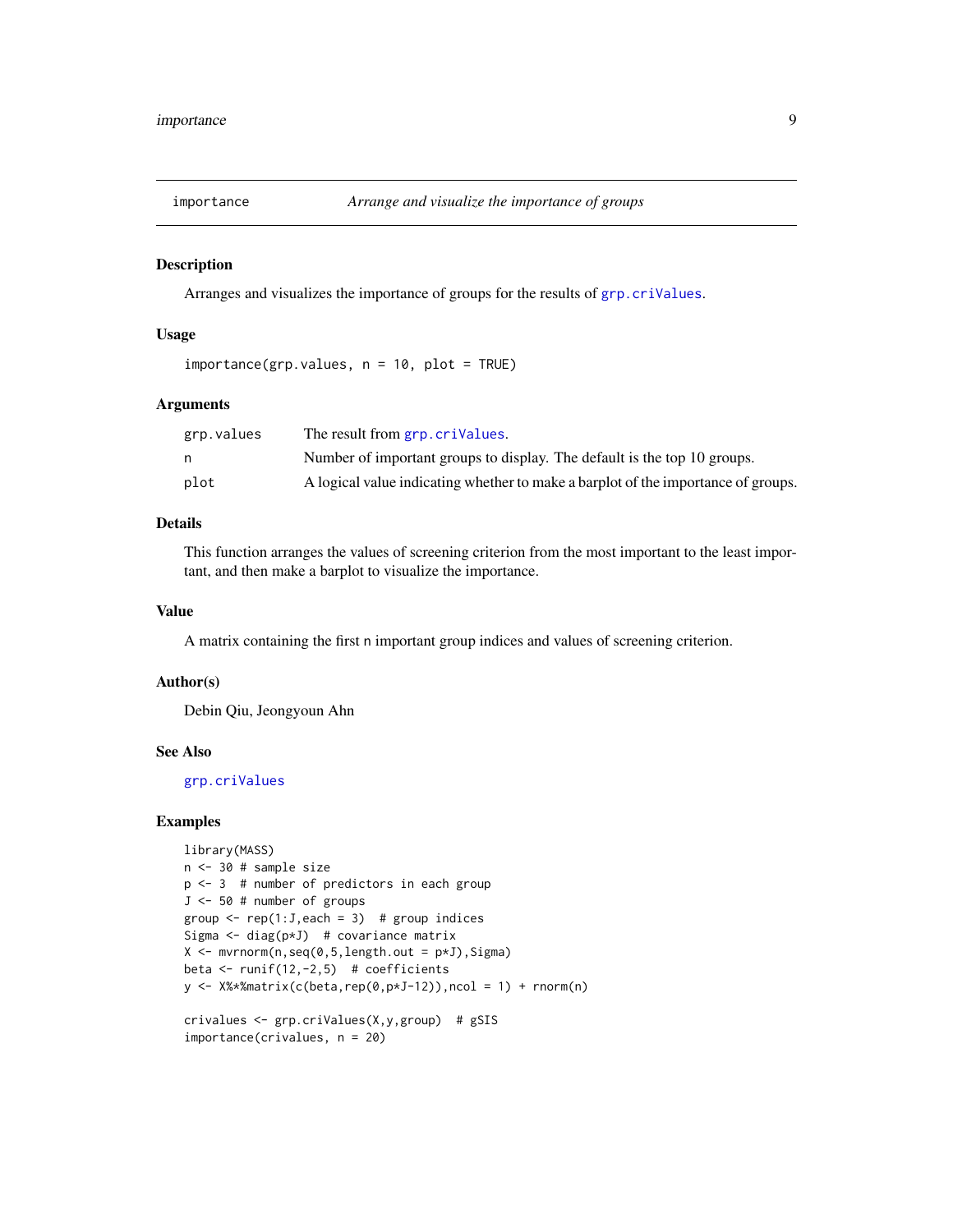<span id="page-9-1"></span><span id="page-9-0"></span>

Computes the norm of a vector with size adjustment.

#### Usage

 $norm\_vec(x, norm = c("L1", "L2", "Linf"))$ 

#### Arguments

| X    | A numeric vector.              |  |
|------|--------------------------------|--|
| norm | The type of norm. See details. |  |

#### Details

This function calculates the norm of a vector. It is slightly different from the ordinary norm function in that  $L1$ -norm and  $L2$ -norm are adjusted by the length of vector, n. To be specific, define a vector  $x = (x_1, x_2, ..., x_n)$ . The L1-norm is defined as

$$
||x||_1 = (|x_1| + |x_2| + \dots + |x_n|)/n.
$$

The L2-norm is defined as

$$
||x||_2 = (\sqrt{(x_1)^2 + (x_2)^2 + \dots + (x_n)^2})/n.
$$

The Linf-norm is defined as

$$
||x||_{\infty} = \max(|x_1|, |x_2|, ..., |x_n|).
$$

Note that a matrix X will be coerced to a vector.

#### Value

A non-negative number.

#### Author(s)

Debin Qiu, Jeongyoun Ahn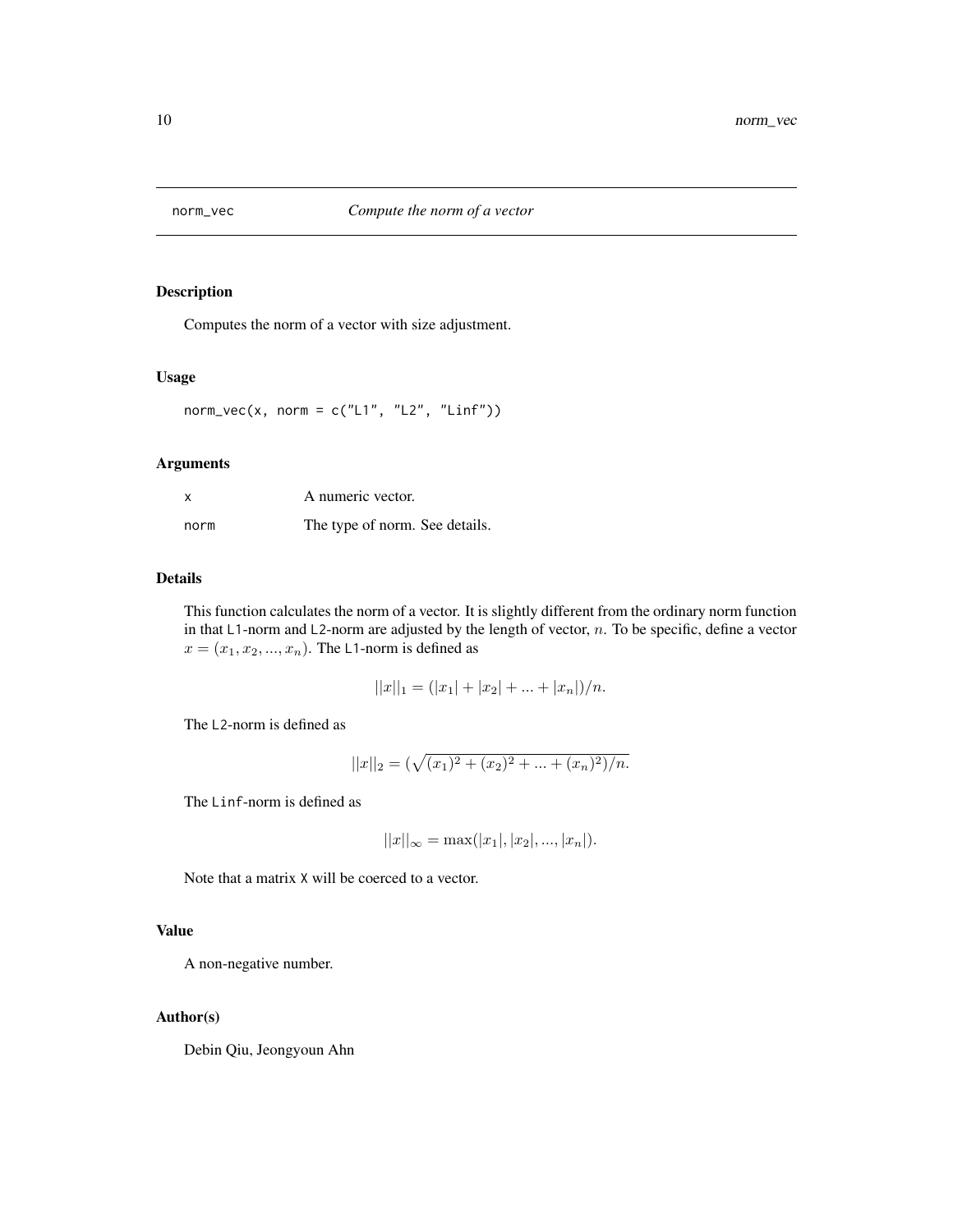#### <span id="page-10-0"></span>predict.cv.grpreg 11

#### Examples

```
x \le -1:10# "L1" norm, same as norm(as.matrix(x), "1")*length(x)
norm_vec(x)
# "L2" norm
norm_vec(x, "L2")
# "Linf" norm, same as norm(as.matrix(x),"I")
norm_vec(x, "Linf")
```
predict.cv.grpreg *Model predictions for a fitted* cv.grpreg *object*

#### Description

Similar to usual predict methods and predict.cv.grpreg in grpreg package.

#### Usage

```
## S3 method for class 'cv.grpreg'
predict(object, newdata, type = c("response", "class",
  "probability"), ...)
```
#### Arguments

| object    | A fitted "grpreg" object from grpss, or cv. grpreg function.                                                                                                                                                   |  |
|-----------|----------------------------------------------------------------------------------------------------------------------------------------------------------------------------------------------------------------|--|
| newdata   | Optionally, a matrix or data frame where to predict. If omits, the fitted predictors<br>are used.                                                                                                              |  |
| type      | The type of prediction: "response" gives the fitted values; "class" returns the<br>predicted class for the binomial outcome: "probability" returns the predicted<br>probabilities for the logistic regression. |  |
| $\ddotsc$ | Not used.                                                                                                                                                                                                      |  |

#### Details

This function gives the predictions at newdata or all predictors if the argument newdata is not supplied. Typically, type = "response" is used for linear or poisson regression, and type = "class" or type = "probability" is used for logistic regression.

#### Value

The predicted values depending on the type.

#### Author(s)

Debin Qiu, Jeongyoun Ahn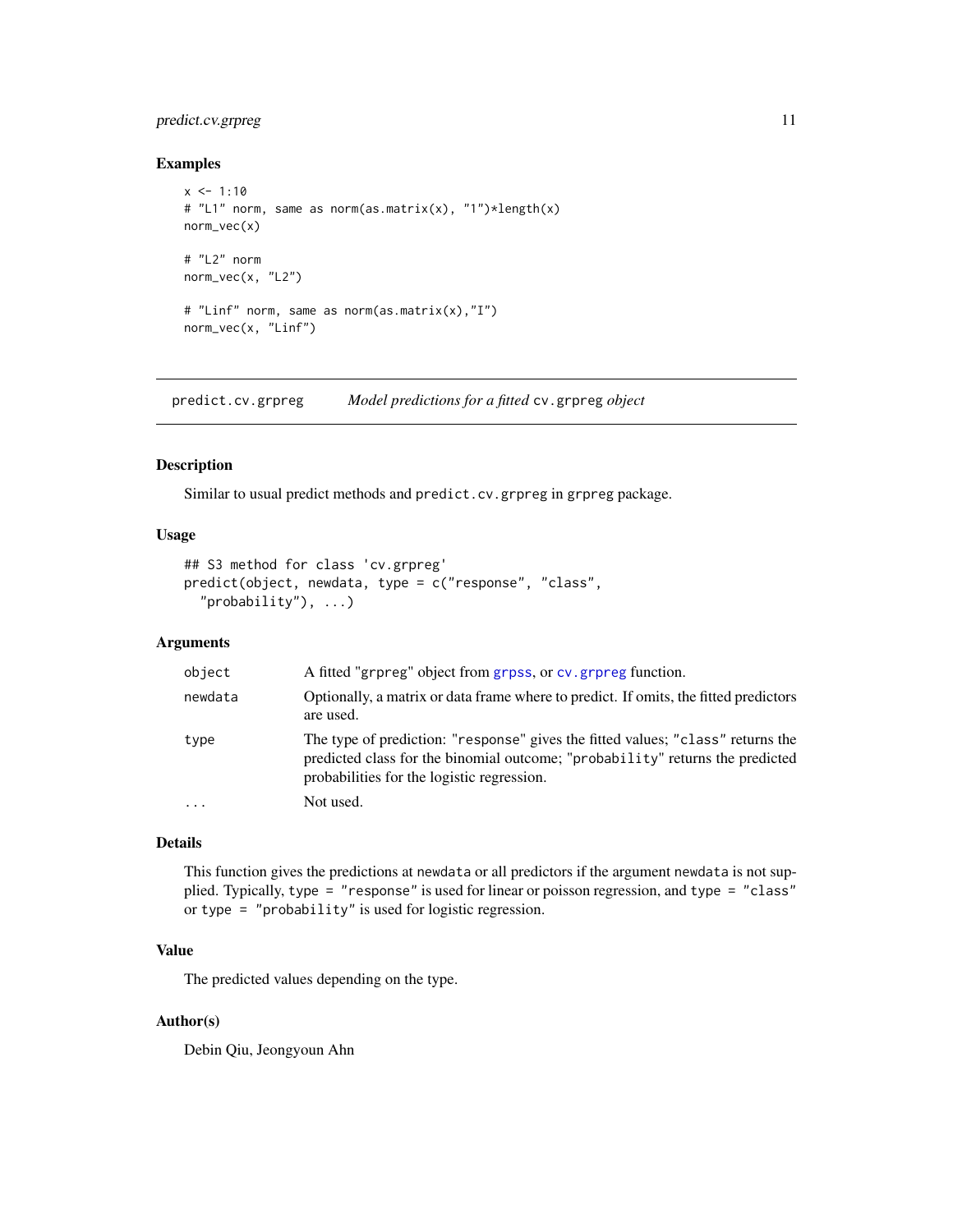#### See Also

[grpss](#page-4-1)

#### Examples

```
library(MASS)
set.seed(23)
n <- 30 # sample size
p <- 3 # number of predictors in each group
J \le -50 # group size
group \leq rep(1:J,each = 3) # group indices
X \leftarrow \text{mvrnorm}(n, \text{seq}(0, 5, \text{length.out} = p \star J), \text{diag}(p \star J))beta \le runif(12,-2,5)
mu <- X%*%matrix(c(beta,rep(0,p*J-12)),ncol = 1)
# linear regression with family = "gaussian"
y \leftarrow mu + rnorm(n)## with cross-validation
gss11 <- grpss(X,y,group,select = TRUE,cross.validation = TRUE)
predict(gss11) # fitted values
predict(gss11, newdata = X[1,]) # predicted values at given 'newdata'
# logistic regression with family = "binomial"
set.seed(23)
y1 <- rbinom(n,1,1/(1 + exp(-mu)))
gss21 <- grpss(X,y1,group, criterion = "gDC",select = TRUE,
                family = "binomial")
predict(gss21)
```
predict.grpreg *Model predictions for a fitted* grpreg *object*

#### Description

Similar to usual predict methods and predict.grprep in grpreg package.

#### Usage

```
## S3 method for class 'grpreg'
predict(object, newdata, lambda = NULL,
  type = c("response", "class", "probability"), ...)
```
#### Arguments

| object  | A fitted "grpreg" object from grpss, or grpreg function.                                          |
|---------|---------------------------------------------------------------------------------------------------|
| newdata | Optionally, a matrix or data frame where to predict. If omits, the fitted predictors<br>are used. |

<span id="page-11-0"></span>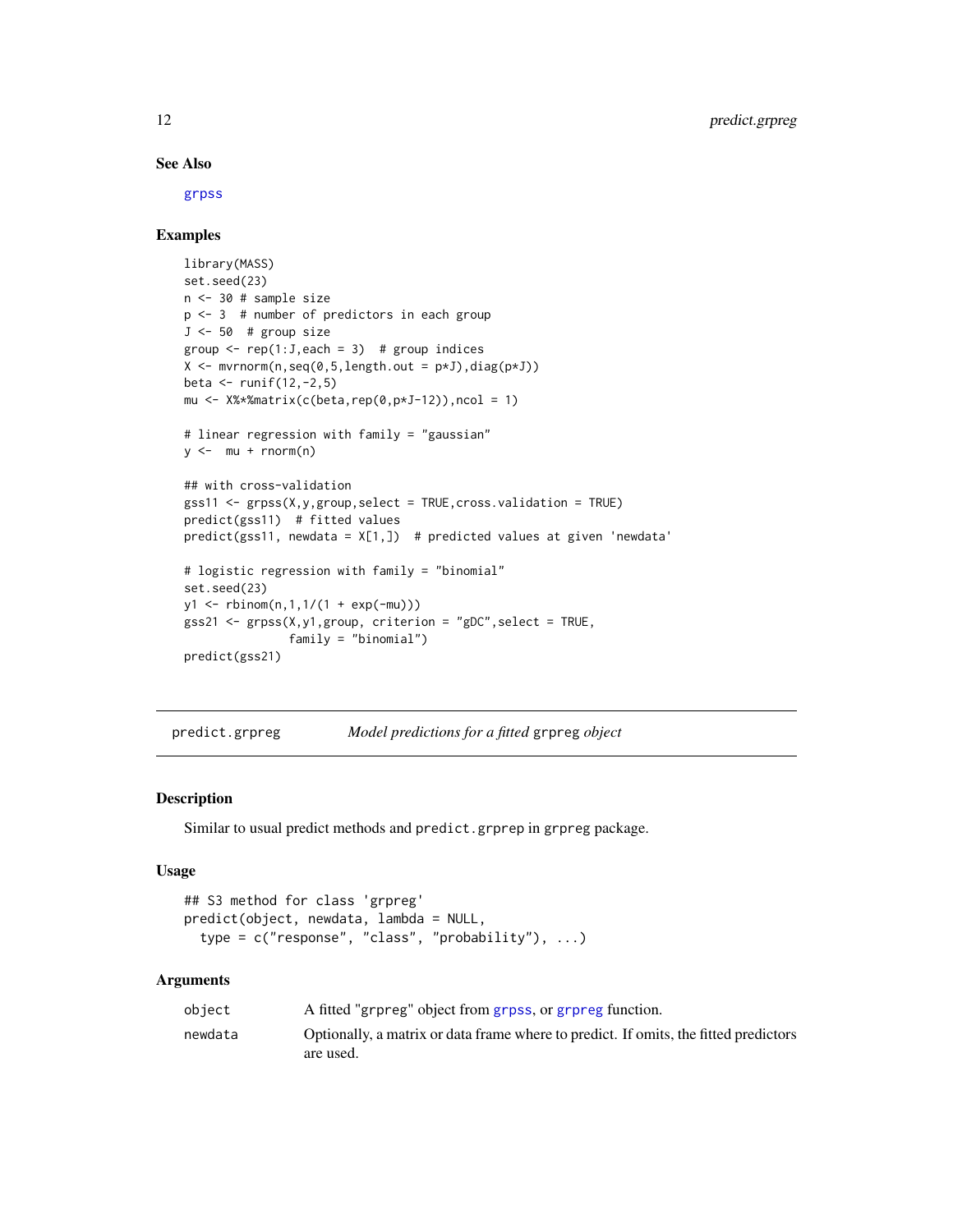| lambda                  | Value of the regularization parameter lambda at which predictions are requested.<br>See details for the default.                                                                                               |
|-------------------------|----------------------------------------------------------------------------------------------------------------------------------------------------------------------------------------------------------------|
| type                    | The type of prediction: "response" gives the fitted values; "class" returns the<br>predicted class for the binomial outcome; "probability" returns the predicted<br>probabilities for the logistic regression. |
| $\cdot$ $\cdot$ $\cdot$ | Not used.                                                                                                                                                                                                      |

#### Details

This function gives the predictions at newdata or all predictors if the argument newdata is not supplied. The default lambda for "grpreg" object is the one at which we obtain the minimum loss value, i.e., negative log-likelihood value. Typically, type = "response" is used for linear or poisson regression, and type = "class" or type = "probability" is used for logistic regression.

#### Value

The predicted values depending on the type.

#### Author(s)

Debin Qiu, Jeongyoun Ahn

#### See Also

[grpss](#page-4-1)

```
library(MASS)
set.seed(23)
n <- 30 # sample size
p <- 3 # number of predictors in each group
J \le -50 # group size
group \leq rep(1:J, each = 3) # group indices
X \leftarrow \text{mvrnorm}(n, \text{seq}(0, 5, \text{length.out} = p \star J), \text{diag}(p \star J))beta <- runif(12,-2,5)
mu \leq X%*%matrix(c(beta,rep(0,p*J-12)),ncol = 1)
# linear regression with family = "gaussian"
y \leftarrow mu + rnorm(n)## without cross-validation
gss12 \leq gsys(X,y,ncut = 10,group,select = TRUE)predict(gss12) # fitted values
predict(gss12,lambda = 0.2) # fitted values at lambda = 0.2# logistic regression with family = "binomial"
set.seed(23)
y1 \le - \text{rbinom}(n, 1, 1/(1 + \exp(-mu)))gss21 \leq gsys(X,y1,group, criterion = "gDC", select = TRUE,family = "binomial")
```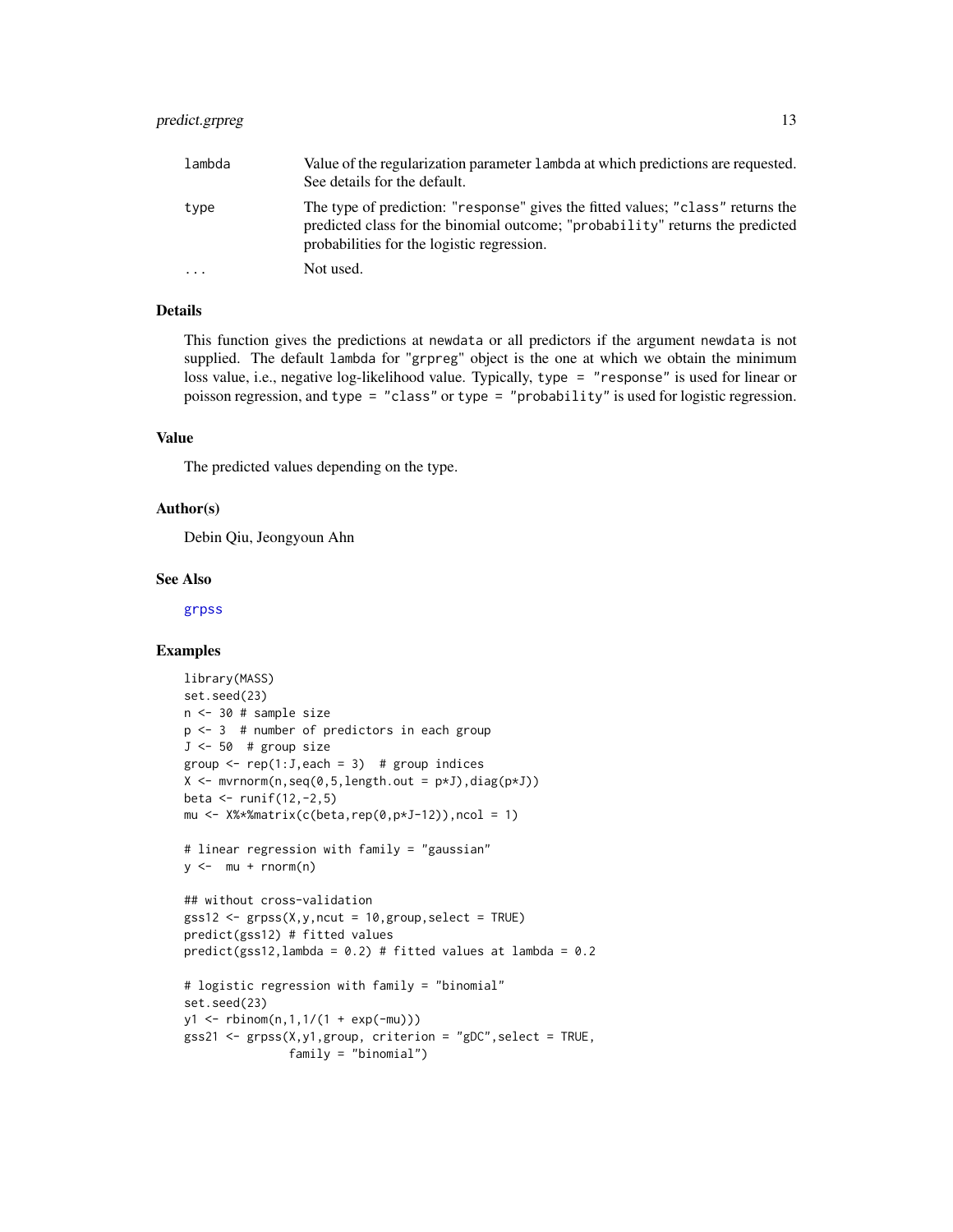<span id="page-13-0"></span>14 print.grpss

predict(gss21)

print.grpss *Print the* grpss *object*

#### Description

Prints the "grpss" object obtained from [grpss](#page-4-1).

#### Usage

```
## S3 method for class 'grpss'
print(x, \ldots)
```
#### Arguments

| X.      | A fitted "grpss" object. |
|---------|--------------------------|
| $\cdot$ | Not used.                |

#### Details

This function prints out the group screening results obtained from [grpss](#page-4-1) when "selection = FALSE".

#### Value

The call, criterion, threshold and screened groups will be printed out.

#### Author(s)

Debin Qiu, Jeongyoun Ahn

#### See Also

[grpss](#page-4-1)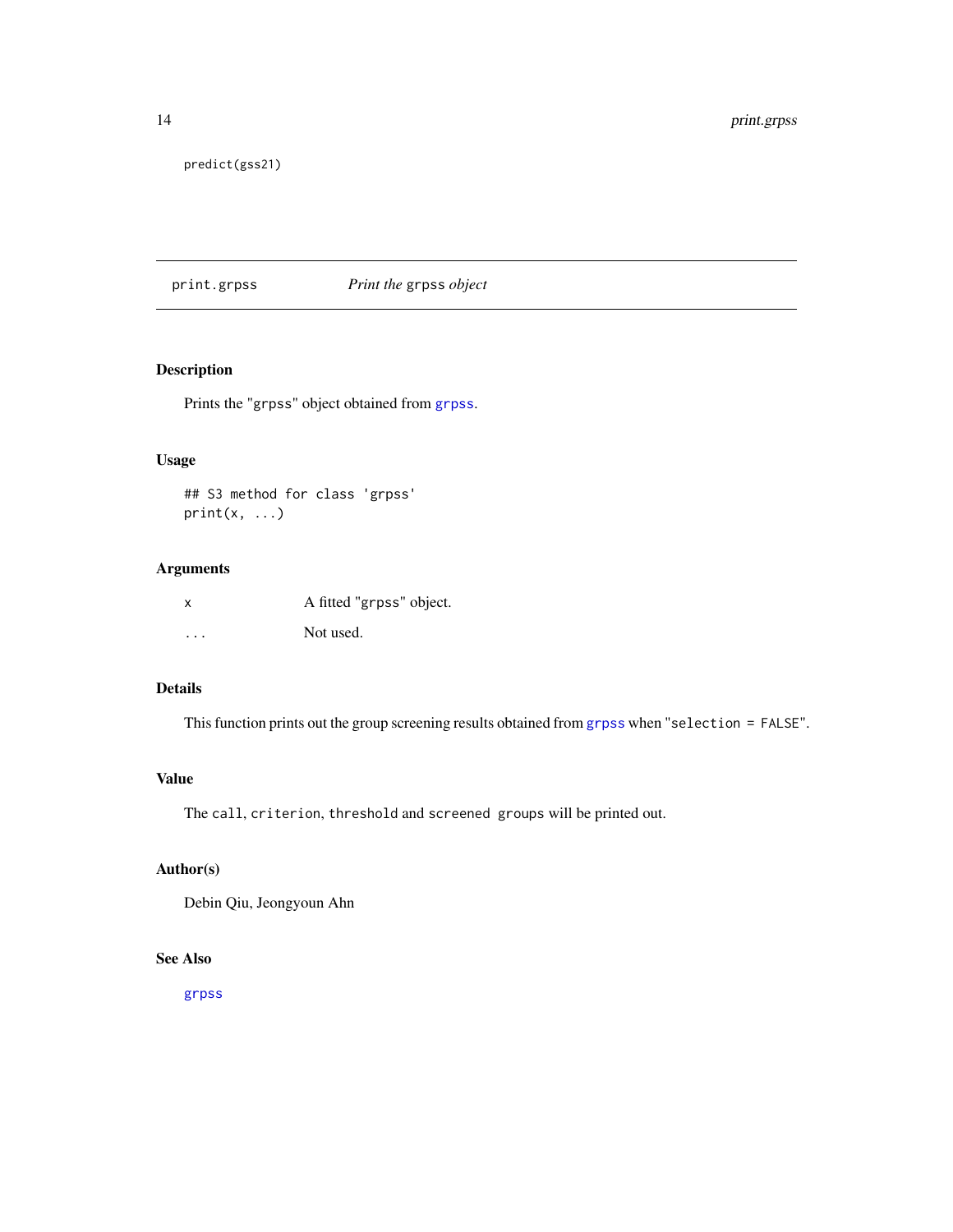<span id="page-14-1"></span><span id="page-14-0"></span>summary.cv.grpreg *Summarize a fitted* cv.grpreg *object*

#### Description

Summarizes a fitted penalized regression model with 'cv.grpreg' class.

#### Usage

```
## S3 method for class 'cv.grpreg'
summary(object, digits = 4, ...)
```
#### Arguments

| object | A fitted "cv.grpreg" object.                                            |
|--------|-------------------------------------------------------------------------|
| digits | Number of digits past the decimal point to print out. The default is 4. |
| .      | Optional arguments passed to other methods.                             |

#### Details

This function is similar to summary.cv.grpreg in grpreg package, but gives several different results. The lambda here is only valid for "grpreg" object. See [summary.grpreg](#page-15-1).

#### Value

A list with class "summary.cv.grpreg" containing the following components:

| n                                                                              | Number of observations.                                                        |  |
|--------------------------------------------------------------------------------|--------------------------------------------------------------------------------|--|
| p                                                                              | Number of screened predictors.                                                 |  |
| penalty                                                                        | The penalty applied to the model.                                              |  |
| model                                                                          | The type of model.                                                             |  |
| family                                                                         | The link function.                                                             |  |
| criterion                                                                      | The screening criterion.                                                       |  |
| lambda                                                                         | The default or specified regularization parameter.                             |  |
| beta                                                                           | The estimates of coefficients at the specified lambda.                         |  |
| iter                                                                           | The number of iterations at the specified lambda.                              |  |
| df                                                                             | The estimates of effective number of model parameters at the specified lambda. |  |
| cve                                                                            | The average cross-validation error at specified lambda.                        |  |
| call                                                                           | The function call.                                                             |  |
| Additional elements are contained for the case in which $family = "gaussian":$ |                                                                                |  |
| r.squared                                                                      | The r.squared.                                                                 |  |
| snr                                                                            | The signal-to-noise ratio.                                                     |  |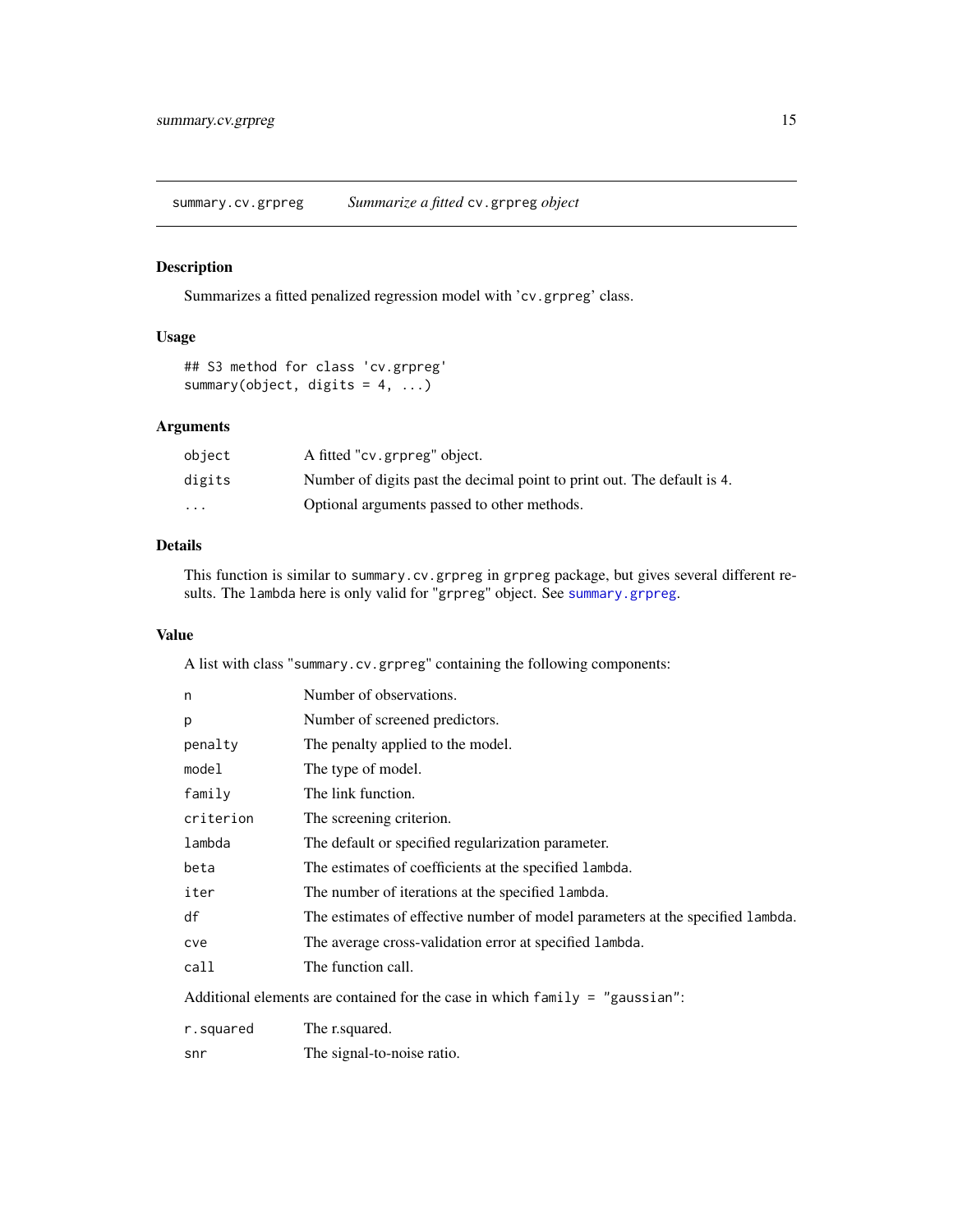<span id="page-15-0"></span>

and following elements for the case in which family = "poisson" or "binomial":

| logLik | The negative log-likelihood values for the fitted model.  |
|--------|-----------------------------------------------------------|
| aic    | Akaike's information criterion (AIC).                     |
| bic    | Bayesian information criterion (BIC).                     |
| aicc   | The AIC with a correction for finite sample sizes (AICC). |
| рe     | The prediction error for family $=$ "binomial".           |

#### Author(s)

Debin Qiu, Jeongyoun Ahn

#### See Also

[grpss](#page-4-1), [summary.grpreg](#page-15-1)

<span id="page-15-1"></span>summary.grpreg *Summarize a fitted* grpreg *object*

#### Description

Summarizes a fitted penalized regression model with 'grpreg' class.

#### Usage

```
## S3 method for class 'grpreg'
summary(object, lambda = NULL, digits = 4, ...)
```
#### Arguments

| object    | A "summary.grpreg" object.                                              |
|-----------|-------------------------------------------------------------------------|
| lambda    | A regularization parameter at which to summarize.                       |
| digits    | Number of digits past the decimal point to print out. The default is 4. |
| $\ddotsc$ | Optional arguments passed to other methods.                             |

#### Details

The default lambda is the one at which we obtain the minimum loss (i.e., negative log-likelihood value), if lambda is not supplied.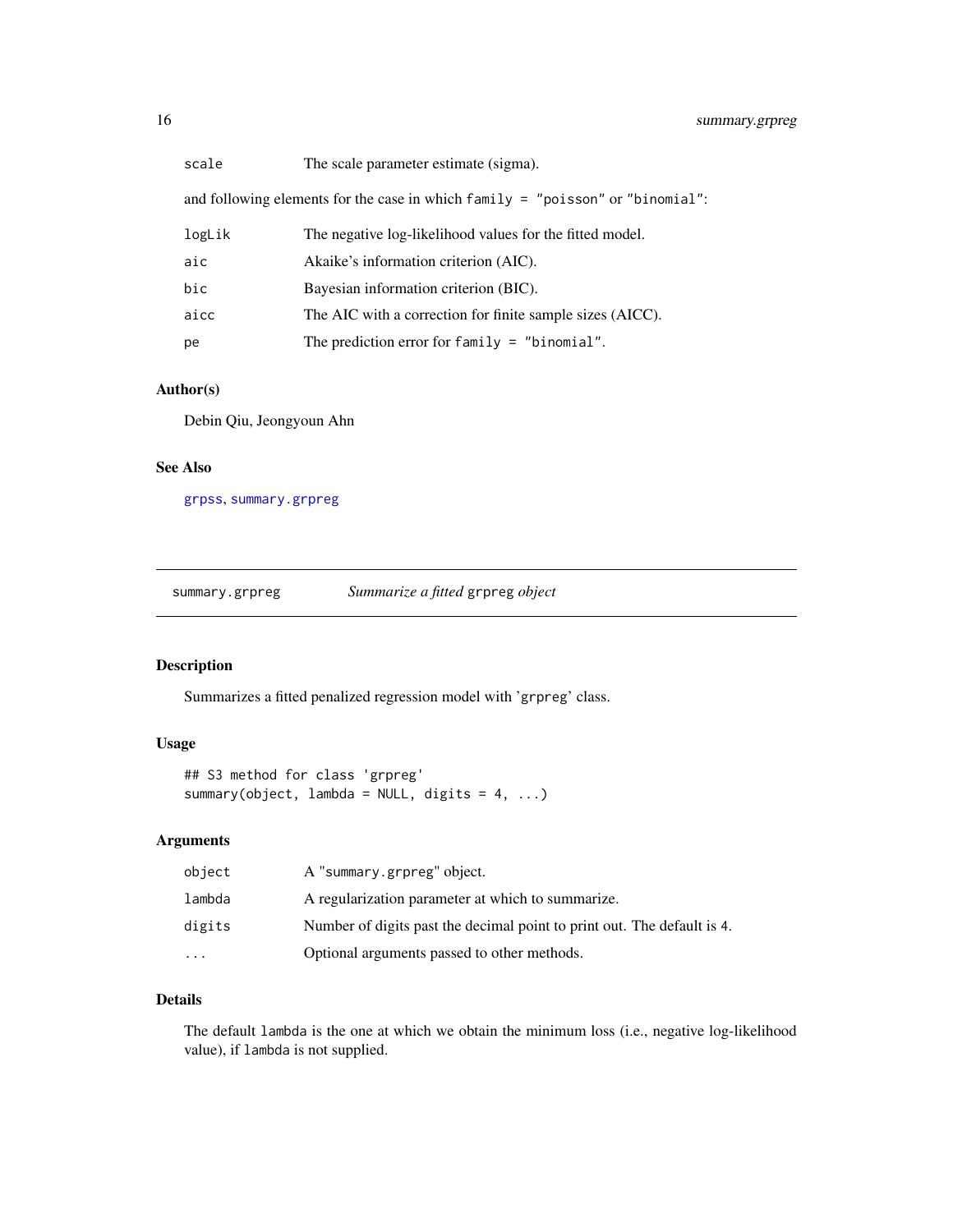#### <span id="page-16-0"></span>summary.grpreg 17

#### Value

A list with class "summary.grpreg" containing the following components:

| n                                                                               | Number of observations.                                                          |  |
|---------------------------------------------------------------------------------|----------------------------------------------------------------------------------|--|
| р                                                                               | Number of screened predictors.                                                   |  |
| penalty                                                                         | The penalty applied to the model.                                                |  |
| model                                                                           | The type of model.                                                               |  |
| family                                                                          | The link function.                                                               |  |
| criterion                                                                       | The screening criterion.                                                         |  |
| lambda                                                                          | The default or specified regularization parameter.                               |  |
| beta                                                                            | The estimates of coefficients at the specified lambda.                           |  |
| iter                                                                            | The number of iterations at the specified lambda.                                |  |
| df                                                                              | The estimates of effective number of model parameters at the specified lambda.   |  |
| call                                                                            | The function call.                                                               |  |
| Additional elements are contained for the case in which $f$ amily = "gaussian": |                                                                                  |  |
|                                                                                 |                                                                                  |  |
| r.squared                                                                       | The r.squared.                                                                   |  |
| snr                                                                             | The signal-to-noise ratio.                                                       |  |
| scale                                                                           | The scale parameter estimate.                                                    |  |
|                                                                                 | and following elements for the case in which family $=$ "poisson" or "binomial": |  |
| logLik                                                                          | The negative log-likelihood values for the fitted model.                         |  |
| aic                                                                             | Akaike's information criterion (AIC).                                            |  |
| bic                                                                             | Bayesian information criterion (BIC).                                            |  |
| aicc                                                                            | The AIC with a correction for finite sample sizes (AICC).                        |  |

#### Author(s)

Debin Qiu, Jeongyoun Ahn

#### See Also

[grpss](#page-4-1), [summary.cv.grpreg](#page-14-1)